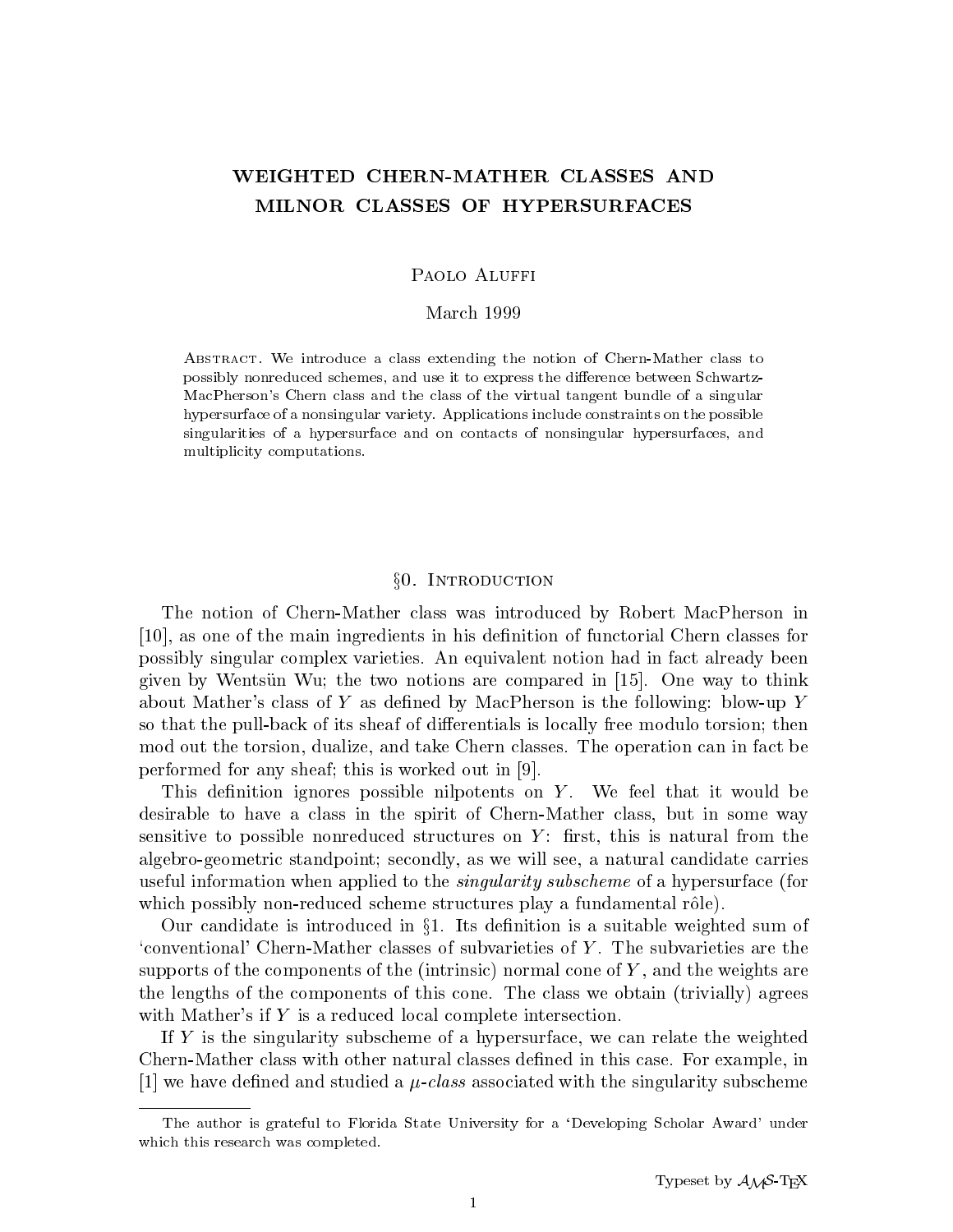#### PAOLO ALUFFI

of a hypersurface; in this paper, we answer a question which we could not address previously: how to give a reasonable definition for arbitrary schemes  $Y$ , from which the  $\mu$ -class could be recovered if Y is the singularity subscheme of a hypersurface X. The weighted Chern-Mather class is precisely such a class (Corollary 1.4). We hope that this viewpoint will eventually give us the right hint on how to define a  $\mu$ -class for the singularities of more general varieties X.

The main application of weighted Chern-Mather classes is to the computation of the difference between Schwartz-MacPherson's class of a hypersurface and the class of its virtual tangent bundle. A formula for the difference, in terms of the  $\mu$ -class, is proved 'numerically' in [3], and at the level of Chow groups in [2] (Theorem I.5). Such differences have been named 'Milnor classes', as they generalize the fact that, for local complete intersections with isolated singularities, the Milnor number computes the difference between the (topological) Euler characteristic and the degree of the class of the virtual tangent bundle (see [13], [14], [12], [5], and references therein).

Weighted Chern-Mather classes allow us to recast the formula from [2]. We state this in  $T$  (Theorem 1.2), this in  $T$  (Theorem 1.2), together with other facts about weighted  $C$ classes, such as their relation vis-a-vis a class appearing in  $[12]$  or their behavior under blow-ups. Proofs of these statements are sketched in  $\S 2$ , together with a few general considerations regarding Milnor classes. Theorem 1.2 is proved in full in  $\S 2$ .

The expression for the  $\mu$ -class in terms of weighted Chern-Mather classes allows us in principle to compute the former for a wide class of examples. We give a couple of applications in this direction in  $\S 3$ , in the spirit of the examples worked out in [1],  $\S4.$  For example, we prove that if two nonsingular hypersurfaces  $M_1$ ,  $M_2$  of degrees  $d_1, d_2$  in projective space are tangent along a positive dimensional subvariety, then  $d_1 = d_2$ . This fact was proved in [2], but with a strong additional hypothesis on the contact locus of  $M_1$  and  $M_2$ ; the new formula for the  $\mu$ -class shows that the extra hypothesis is unnecessary. We also collect in x<sup>3</sup> <sup>a</sup> few explicit computations of weighted Chern-Mather classes.

The core of this paper is little more than a rewriting of a part of [12]. In that reference, Adam Parusinski and Piotr Pragacz give an alternative proof of the formula in [2] by a local computation of multiplicities, which relates it to a formula from [6] (over C, and in homology) for the characteristic cycle of a hypersurface. For singularities of a hypersurface, a complex geometry analog of weighted Chern-Mather classes is introduced in [12]; the classes are compared here in Theorem 1.5. The proof of Theorem 1.2 given in x<sup>2</sup> owes much to the approach of Parusinski and Pragacz: it is my attempt to produce a proof in the style of [12], but in a set-up closer to intersection theory in algebraic geometry (hence valid for rational equivalence; and potentially more amenable to algebraic generalizations, e.g., to positive characteristic). The reference to [6] is bypassed by an explicit computation of local Euler obstructions.

Acknowledgements. I am very grateful to Jean-Paul Brasselet and to Tatsuo Suwa for organizing the Sapporo symposium on `Singularities in Geometry and Topology'. Conversations with the participants at the meeting, especially Piotr Pragacz and Shoji Yokura, were very helpful. I am particularly indebted to Piotr Pragacz (and to the referee of  $|2|$ ) for pointing out that the main formula in  $|2|$ should be interpreted as the computation of the characteristic cycle of a hypersurface.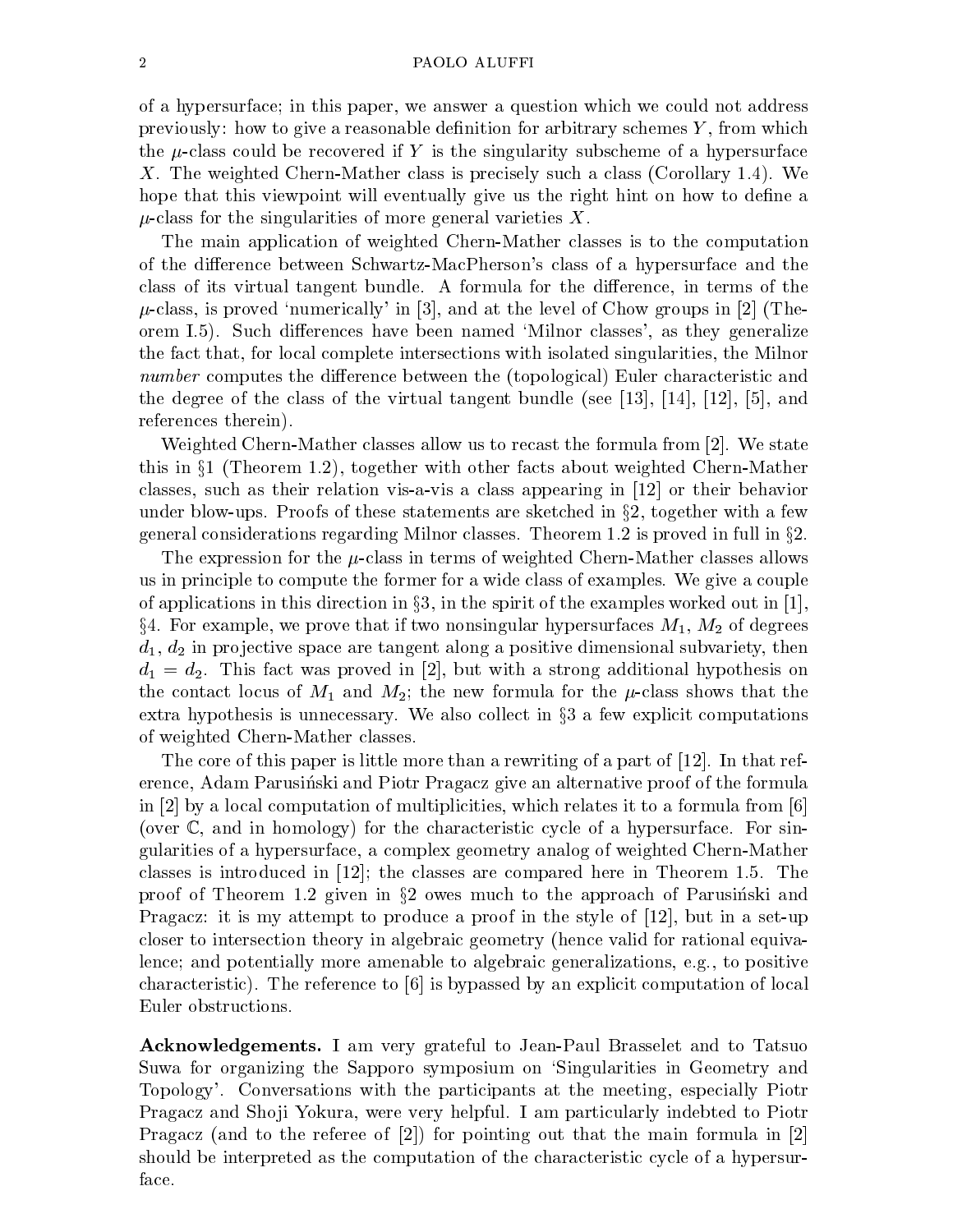#### $\S1.$  Weighted Chern-Mather classes.

All schemes in this note are of finite type over an algebraically closed field of characteristic 0, and (for simplicity) embeddable in an ambient nonsingular variety, which we will denote by  $M$ .

Assume that Y is reduced and irreducible, of dimension k. The Chern-Mather class of Y can be defined as follows. Let  $G_k(TM)$  denote the Grassmann bundle whose ber over p 2 M consists of the Grassmannian of the Grassmannian of the Grassmannian of k-planes in TM, and let  $Y^{\circ}$  be the nonsingular locus in Y. Consider the map

$$
Y^{\circ} \to G_k(TM)
$$

defined by sending  $p \in Y$  to  $T_p Y \subset T_p M$ . The *Ivash blow-up* of *Y* is the closure *Y* of the image of this map; it comes equipped with a proper map  $\nu$  to Y, and with the restriction T of the tautological subbundle over  $G_k(TM)$ . This data is easily checked to be independent of the ambient variety  $M$ . The Chern-Mather class of  $Y$  is defined by

$$
c_{\rm Ma}(Y):=\nu_*\left(c(T)\cap [\widetilde Y]\right)
$$

in the Chow group  $A_*Y$  of Y. This class of course agrees with the total ('homology') class of the tangent bundle of Y if Y happens to be nonsingular to begin with.

Note that this definition assumes that Y is reduced, as it needs Y to be nonsingular at the general point, and ignores by construction the presence of nilpotents along subvarieties of  $Y$ . Our task is to modify this notion to take account of possible nilpotents on Y .

 $\mathcal{L} = \{ \mathcal{L} \mid \mathcal{L} \}$ and associate with  $\alpha$  the set for  $\alpha$  ,  $\alpha$  ,  $\alpha$  ,  $\alpha$  ,  $\alpha$  ,  $\alpha$  ,  $\alpha$  ,  $\alpha$  ,  $\alpha$  ,  $\alpha$  ,  $\alpha$ ji , we are the support of the support of the support of the support of the support of the support of the support of the support of the support of the support of the support of the support of the support of the support of the irreducible components  $C_i$  of  $C_Y M$ , and  $m_i$  denotes the geometric multiplicity of  $C_i$  in  $C_Y M$  (so  $[C_i] = m_i [(C_i)_{\text{red}}]$ ).

**Lemma 1.1.** The data  $\{(Y_i, m_i)\}\$ is intrinsic of Y, i.e., independent of the ambient nonsingular variety.

*Proof.* (Cf. [7], Example 4.2.6.) It is enough to compare embeddings  $Y \hookrightarrow M$ ,  $Y \hookrightarrow M'$ , where both  $M, M'$  are nonsingular, and  $M$  is smooth over  $M'$ . In this case there is an exact sequence of cones

$$
0 \to T_{M'|M} \to C_Y M \to C_Y M' \to 0
$$

(where  $T_{M'|M}$  is the relative tangent bundle) in the sense of [7], Example 4.1.6, and it follows that the supports of the irreducible components of the two cones coincide, as well as the geometric multiplicities of the components.  $\overline{\phantom{a}}$ 

By Lemma 1.1, the following definition is also intrinsic of  $Y$ :

**Definition.** The weighted Chern-Mather class of  $Y$  is

$$
c_{\text{wMa}}(Y) := \sum_{i} (-1)^{\dim Y - \dim Y_i} m_i j_{i*} c_{\text{Ma}}(Y_i) \quad \text{in } A_* Y.
$$

(Warning: we will henceforth neglect to indicate `obvious' push-forwards such as  $j_{i*}$ , and pull-backs.)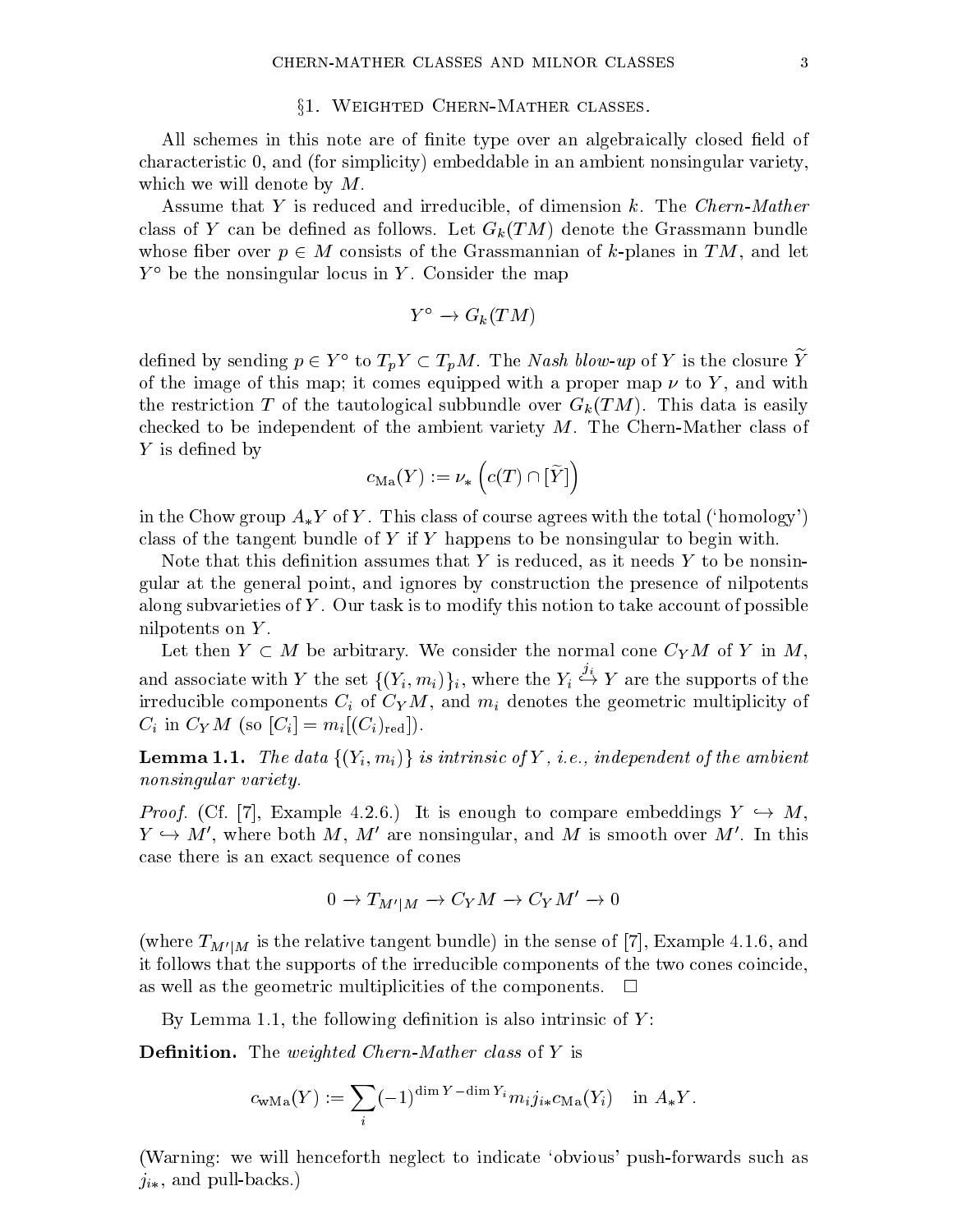Note that if Y is a reduced irreducible local complete intersection, then its normal cone is reduced and irreducible, so the class defined here agrees with the Chern-Mather class of Y. In particular, if Y is nonsingular then  $c_{\text{wMa}}(Y)$  =  $c(T Y) \cap [Y]$  is the total homology class of the tangent bundle of  $Y$ .

A few examples of computations of weighted Chern-Mather classes can be found in §3. Our main motivation in introducing the class  $c_{\text{wMa}}(Y)$  is that we can prove it is particularly well-behaved if Y is the *singularity scheme of a hypersurface* X in a nonsingular variety  $M$ . By hypersurface here we mean the zero-scheme of a nonzero section of a line-bundle L on M; the singularity subscheme of <sup>X</sup> is the subscheme locally defined by the partial derivatives of an equation for  $X$ . (This scheme structure is independent of the ambient variety  $M$ .) In the rest of this section we survey a few facts about  $c_{\text{wMa}}(Y)$  under the hypothesis that Y is the singularity subscheme of a hypersurface. Proofs are given in  $\S2$ .

Our motivation is to highlight apparently different contexts in which the class  $c_{\rm wMa}(Y)$  manifests itself. Although these contexts will invoke other characters of the play, remember that  $c_{\text{wMa}}(Y)$  is a class *intrinsic of* Y, and which is defined regardless of whether  $Y$  is the singularity subscheme of a hypersurface. The challenge is to find extensions of these results which do not assume that  $Y$  is the singularity subscheme of a hypersurface.

For the first fact, let  $c_{\text{SM}}(X) \in A_*X$  denote Schwartz-MacPherson's Chern class of X, and let  $c_F(X) \in A_*X$  denote the class of its virtual tangent bundle; the subscript  $F$  is to remind us that this class agrees with the class introduced (for much more general schemes) by William Fulton, cf. Example 4.2.6 of [7].

**Theorem 1.2.** Let  $\mathcal{L} = \mathcal{O}(X)$ , and let Y be the singularity subscheme of X. Then

$$
c_{\text{wMa}}(Y) = (-1)^{\dim X - \dim Y} c(\mathcal{L}) \cap (c_{\text{F}}(X) - c_{\text{SM}}(X)) \quad in \ A_*(X).
$$

That is,  $c_{\text{wMa}}(Y)$  essentially measures the difference between the functorial homology Chern class  $c_{\text{SM}}(X)$  and the class of the virtual tangent bundle of X. The functoriality of the class  $c_{\text{SM}}(X)$  was proved by Robert MacPherson [10]; the class was later shown to agree with the class previously defined by Marie-Helene Schwartz. For a treatment of Schwartz-MacPherson's classes over any algebraically closed field of characteristic 0, see  $[8]$ ; this is the context we assume here. Also, we let  $c_{\text{SM}}(X) = c_{\text{SM}}(X_{\text{red}})$ ; with this proviso, Theorem 1.2 holds for nonreduced hypersurfaces X—remarkably, the drastic change in  $c_F$  when some component of X is replaced by a multiple is precisely compensated by the change in the weighted Mather class of the singularity subscheme.

For the next result, it is convenient to employ the following notations (a variation on the notations used in  $[2]$ ,  $[3]$  and  $[3]$  and  $[3]$  and  $[3]$  and  $[3]$  and  $[3]$  and  $[3]$  and  $[3]$  and  $[3]$  and  $[3]$  and  $[3]$  and  $[3]$  and  $[3]$  and  $[3]$  and  $[3]$  and  $[3]$  and  $[3]$  and  $[3]$  and  $[3]$  and

$$
a_{\vee} = (-1)^p a \quad , \quad a_{\mathcal{L}} = c(\mathcal{L})^p \cap a \quad .
$$

(So  $a_{\mathcal{L}} = c(\mathcal{L})^n \cap (a \otimes \mathcal{L})$ , where the term in () uses the definition in [3], and n is the dimension of the ambient scheme). These notations behave well with respect to several natural operations, similarly to the notations introduced in [3]. For example, the formula on the right defines an action of Pic on the Chow group: that is, aL1 L2 = (aL1 )L2 for line bundles L1 and L2.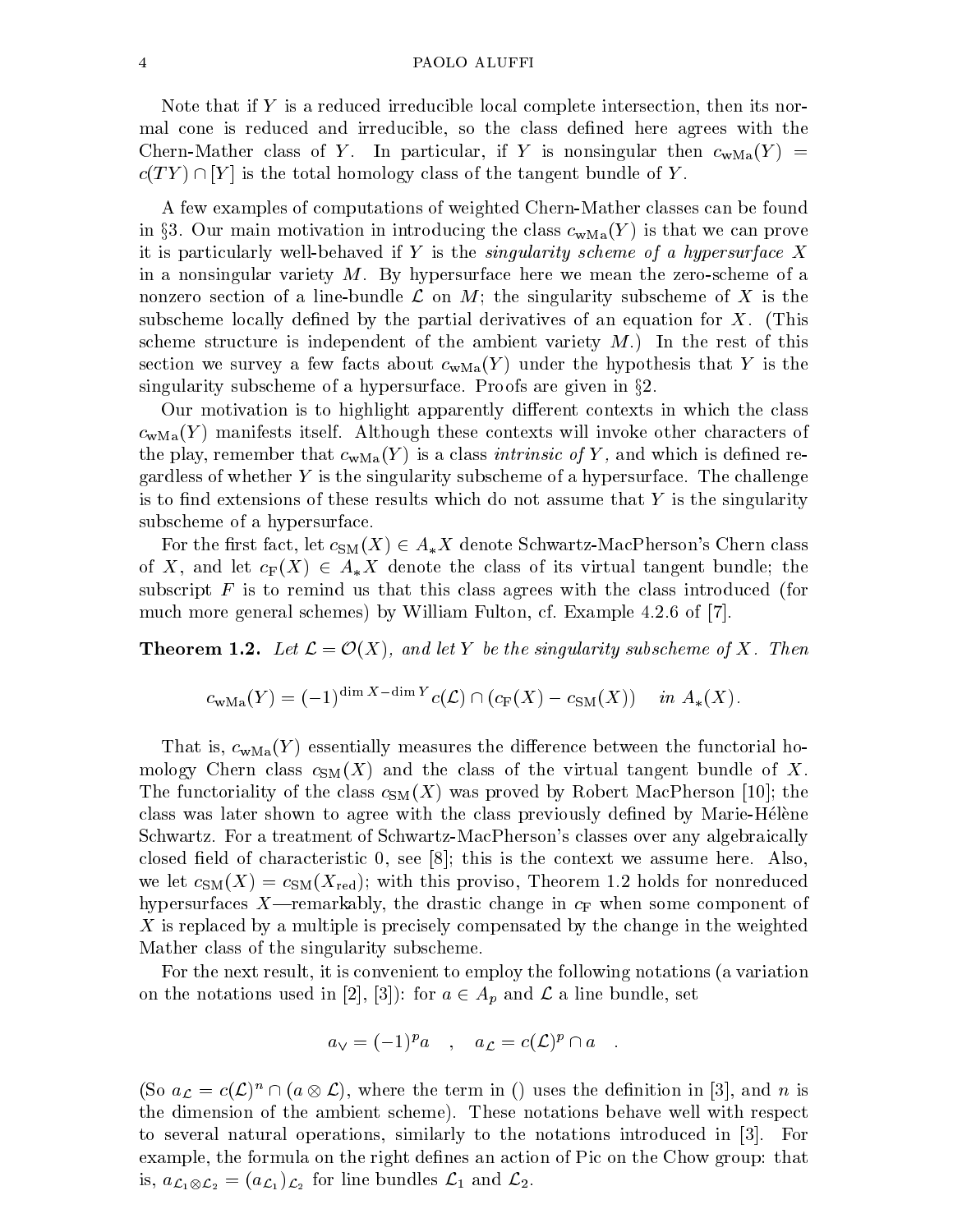**Proposition 1.3.** Let Y be the singularity subscheme of a section of a line bundle  $\mathcal L$  on a nonsingular variety  $M$ . Then

$$
c_{\text{wMa}}(Y) = (-1)^{\dim Y} \left( c(T^*M \otimes \mathcal{L}) \cap s(Y, M) \right)_{\vee \mathcal{L}} \quad in \ A_*Y.
$$

Here  $s(Y, M)$  denotes the *Segre class* of Y in M, in the sense of [7], Chapter 4. Note that this equality is completely false unless  $Y$  is a singularity subscheme of a hypersurface in M. However, if Y is a singularity subscheme of a hypersurface in  $M$ , then the right-hand-side must be independent of  $M$ : this was proved directly in  $[1]$ , Corollary 1.7, and follows again as the left-hand-side is intrinsic of Y. Proposition 1.3 is significant in view of the consequence:

#### Corollary 1.4.

$$
\mu_{\mathcal{L}}(Y) = (-1)^{\dim Y} c_{\text{wMa}}(Y)_{\vee \mathcal{L}} .
$$

The class  $\mu_{\mathcal{L}}(Y)$  is the ' $\mu$ -class' defined and studied in [1]; it carries a notable amount of information about X, with applications to duality and to the study of contacts of hypersurfaces. Corollary 1.4 solves a puzzle left open in  $[1]$  (p. 326): to define a class for arbitrary schemes, specializing to  $\mu$ <sub> $\mathcal{L}(Y)$ </sub> for singular schemes of hypersurfaces. It also clarifies the dependence of the  $\mu$ -class on the line bundle  $\mathcal{L}$ : it follows from Corollary 1.4 that if  $\mathcal{L}_1$ ,  $\mathcal{L}_2$  are line bundles, then

$$
\mu_{\mathcal{L}_2}(Y)=\mu_{\mathcal{L}_1}(Y)_{\mathcal{L}_1^\vee\otimes\mathcal{L}_2}
$$

(this does not follow formally from the expression for the  $\mu$ -class in terms of the Segre class of Y.) For applications of Proposition 1.3 and Corollary 1.4, see Examples 3.4, 3.5.

The next fact we list also requires some notations. We now assume that X is a reduced hypersurface, over C. The question is whether, in this particularly 'geometric' case,  $c_{\text{wMa}}(Y)$  can be recovered from numerical invariants of X. The answer comes from [12]: define a function  $\mu : Y \to \mathbb{Z}$  by setting  $\mu(y) = (-1)^{\max} ( \chi(y) - 1)$ , where  $\chi(y)$  is the Euler characteristic of the Milnor fiber of X at y;  $\mu$  is a constructible function on Y, so we can apply to it MacPherson's transformation  $c_{SM}$  (that is, write  $\mu$  as a linear combination of characteristic functions  $1_Z$  for subvarieties Z of Y, then replace each  $1_Z$  in this combination by  $c_{SM}(Z)$ .

## Theorem 1.5.

$$
c_{\text{wMa}}(Y) = (-1)^{\dim Y} c_{\text{SM}}(\mu) \quad in \ A_*Y.
$$

Equivalently, write  $\mu$  as a linear combination of local Euler obstructions (also an ingredient in [10]):  $\mu = \sum \ell_i \text{Eu}_{Y_i}$ ; then the content of Theorem 1.5 is that in this situation the  $Y_i$ 's are precisely the supports of the components of the normal cone of Y, and the numbers  $\ell_i$  determined by  $\mu$  agree (up to sign) with the multiplicities  $m_i$  used to define  $c_{\text{wMa}}(Y)$ . Again, we would be very interested in extensions of this result to more general Y: what numerical invariants of a space  $X$  (not necessarily a hypersurface) determine the multiplicities of the components of the normal cone of its singularity subscheme? Can these multiplicities be computed for an arbitrary scheme  $Y$ , by a similar 'Milnor fiber' approach? Once more, note that the left-hand-side in Theorem 1.5 is defined for arbitrary  $Y$ ; to what extent can the right-hand-side also be defined for arbitrary  $Y$ ? We know of several problems in enumerative geometry for which nding these multiplicities is one of the main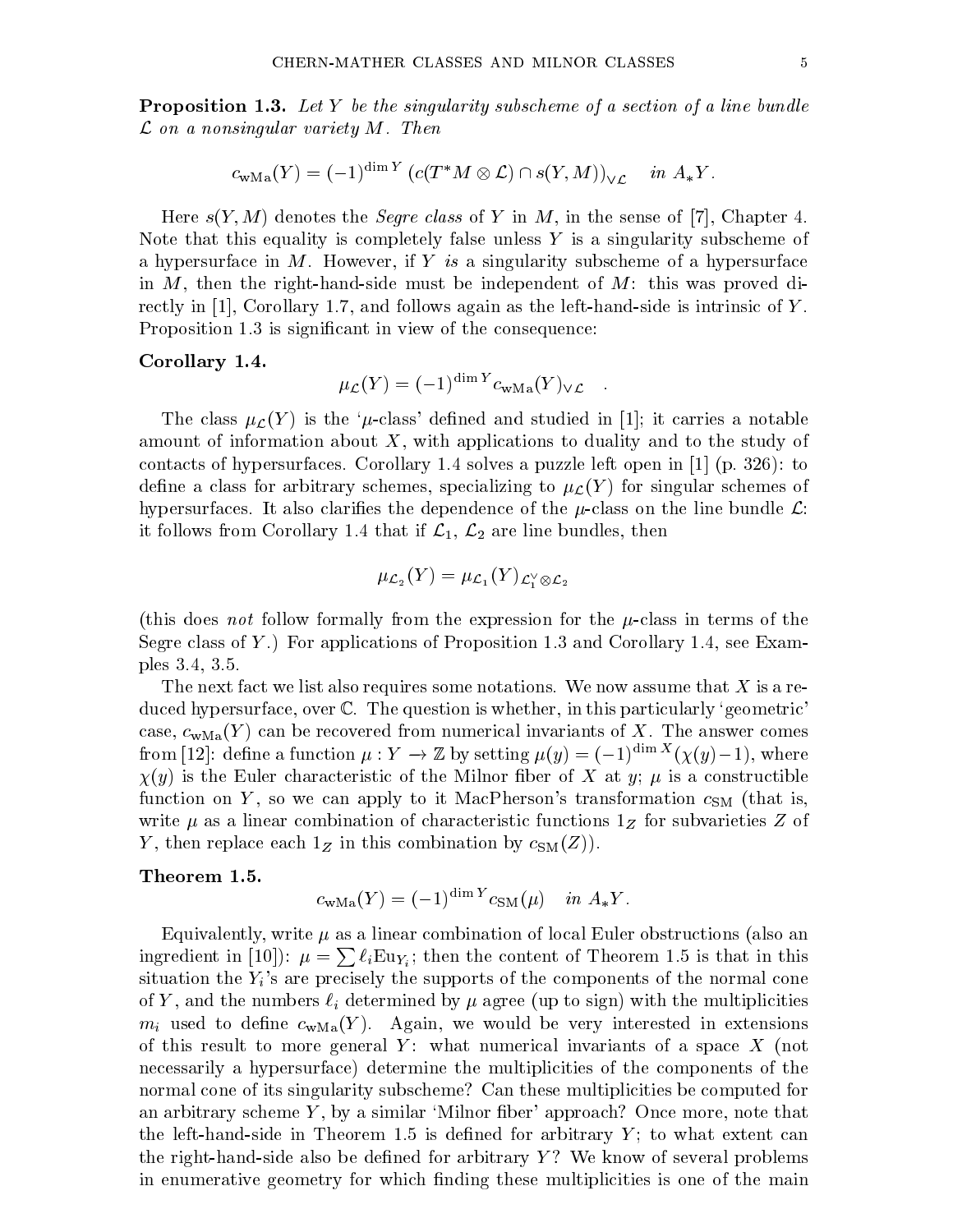computational ingredients. For an explicit computation (not directly related to enumerative geometry) see Example 3.6.

Finally, it would be interesting to have results on the functoriality of the class  $c_{\text{wMa}}(Y)$ ; little is known about the functoriality of the ordinary Chern-Mather class. Again, something can be said if  $Y$  is the singularity subscheme of a hypersurface  $X$  (over an arbitrary algebraically closed field of characteristic zero, and possibly non-enource, let  $Z$  be a non-increasing constant the constant  $\mathcal{L}$  and  $\mathcal{L}$  and consider the constant the constant the constant of  $\mathcal{L}$ blow-up  $M$  of  $M$  along  $Z$ :



Here  $X' = \pi^{-1}X$  is the scheme-theoretic inverse image of X, a hypersurface of  $\widetilde{M}$ and  $Y'$  is the singularity subscheme of  $X'$ .

**Proposition 1.6.** Assume Z has codimension d in M. Then

$$
\rho_* c_{\text{wMa}}(Y') = (-1)^{\dim X - \dim Y} c_{\text{wMa}}(Y) - (d-1)c_{\text{wMa}}(Z) \quad in \ A_*X.
$$

Here of course  $c_{\text{wMa}}(Z) = c(TZ) \cap [Z]$ , as Z is nonsingular. Also note that by assumption X is singular along Z, hence Y' contains the exceptional divisor in M.

Proofs of the statements made in this section are sketched in  $\S 2$ , with emphasis on Theorem 1.2, which relates the weighted Chern-Mather class of the singularity of a hypersurface with its Milnor class.

### §2. THE MILNOR CLASS OF A HYPERSURFACE.

As is well known, for a compact complex hypersurface  $X$  with isolated singularities the sum of the Milnor numbers of the singularities measures the difference between the topological Euler characteristic of X and that of a nonsingular hypersurface linearly equivalent to  $X$  (if there is such a hypersurface). To my knowledge, the first who used this fact to define and study a generalization of the Milnor number to non-isolated hypersurface singularities is Adam Parusinski, [11].

Now, the functoriality of Schwartz-MacPherson's class implies that, for a hypersurface  $X$  as above, the Euler characteristic of  $X$  equals the degree of the (zero-dimensional component of the) class  $c_{SM}(X)$ . On the other hand, the Euler characteristic of a nonsingular hypersurface linearly equivalent to X equals the degree of the class of the virtual tangent bundle of X (that is, of  $c_F(X)$  with notations as in  $\S1$ ). That is, Parusinski's Milnor number equals (up to a sign), the degree of the difference between the two classes:

$$
\int \left( c_{\mathcal{F}}(X) - c_{\mathcal{SM}}(X) \right) \quad .
$$

It is natural then to study the whole class  $c_F(X)-c_{SM}(X)$ ; this (or slight variations of it) has been named the *Milnor class* of X by some authors (see [5], [12], [14]).

Note that nothing in the definition of the class  $c_F(X) - c_{SM}(X)$  requires X to be a hypersurface: both Schwartz-MacPherson's and Fulton's classes can be dened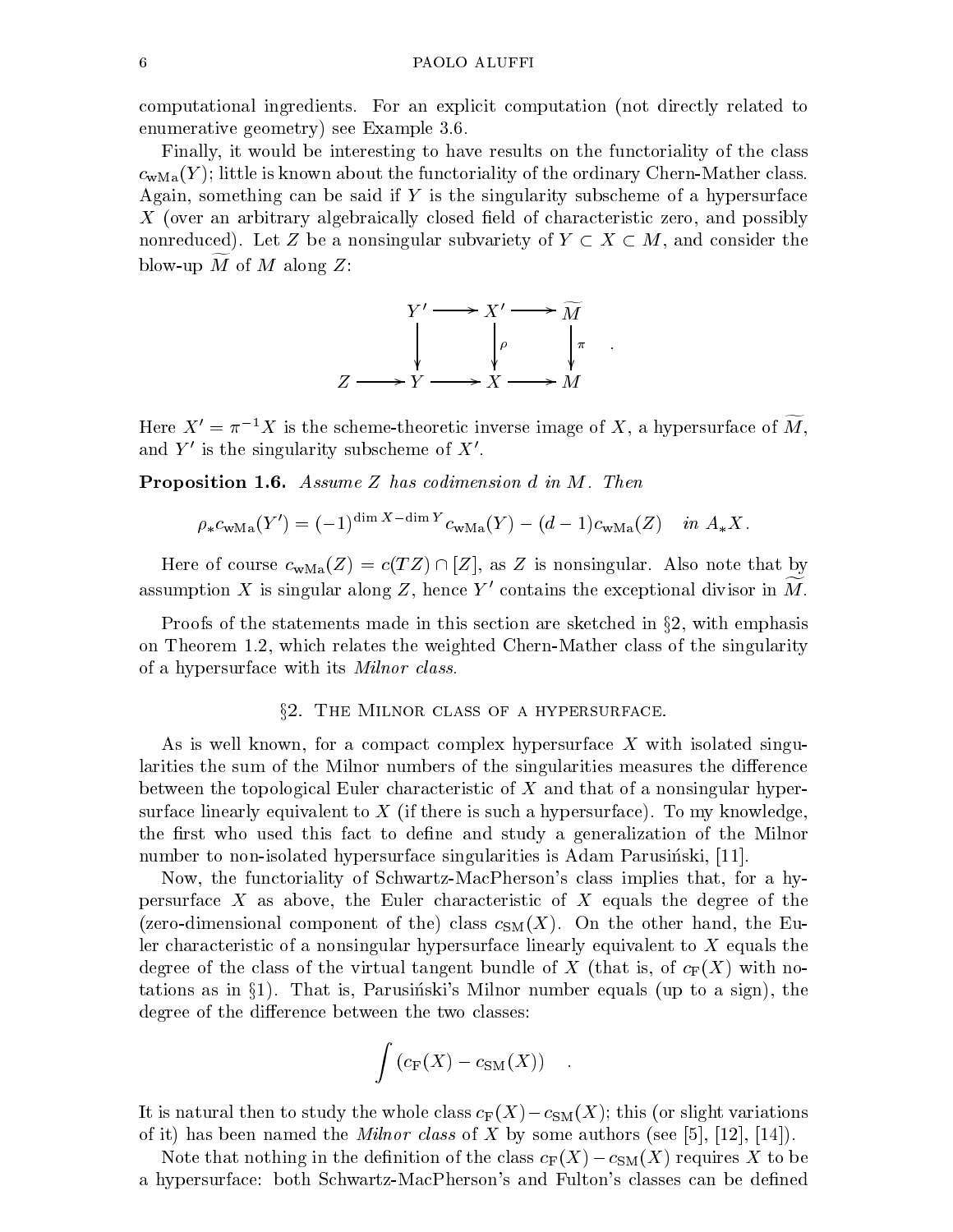for arbitrary varieties. For reduced compact complex local complete intersections, the Milnor class is computed in homology in  $[5]$  in terms of vector fields on X, an approach reminiscent of Schwartz's definition of  $c_{\rm SM}(X)$ .

In fact the class makes sense for arbitrary schemes  $X$  over any algebraically closed field of characteristic 0, and naturally lives in the Chow group  $A_*Y$  of the singular locus of  $X$ . We would like to pose the following question:

 $-To$  what extent is the Milnor class of X determined by the singularity subscheme Y of  $X$ ? or, in more ambitious terms:

 $-Is$  there a natural definition of a class on an arbitrary scheme Y, from which the Milnor class of X can be computed if Y is the singularity subscheme of  $X$ ?

In view of the results collected in  $\S1$ , the situation is clear for hypersurfaces. The singular locus of a hypersurface has a natural scheme structure, given by the partial derivatives of local equations of X. Theorem 1.2 then asserts that (for arbitrary hypersurfaces  $X$  over an algebraically closed field of characteristic  $0$ , and writing  $\mathcal{L} = \mathcal{O}(X)|_Y$ 

$$
c_{\mathcal{F}}(X) - c_{\mathcal{SM}}(X) = (-1)^{\dim X - \dim Y} c(\mathcal{L})^{-1} \cap c_{\mathcal{WMa}}(Y) \quad \text{in } A_*X.
$$

that is, if two hypersurfaces have the same singularity subscheme Y and their line bundles restrict to the same bundle on  $Y$ , then they have the same Milnor class; and, further, this can be recovered from the class  $c_{\text{wMa}}(Y)$ , which can be defined for arbitrary schemes Y .

Therefore, Theorem 1.2 answers the two questions posed above, for hypersurfaces. To our knowledge, the questions are completely open for more general schemes  $X$ . Milnor classes of local complete intersections (for which the singular locus also carries a natural scheme structure) have been studied in [5], but from a different viewpoint, which does not seem to address questions such as the ones posed above.

Theorem 1.2 could be deduced from results in the existing literature (particularly from  $[12]$  or  $[2]$ ). However, while the main result in  $[2]$  is at the level of generality at which we are aiming, its proof is rather unenlightening. The approach in [12] is much more cogent, but it is stated in homology and relies on the complex geometry of the situation—for example, in  $[12]$  the hypersurface is assumed to be reduced and compact. The argument given below works for possibly nonreduced hypersurfaces, over arbitrary algebraically closed fields of characteristic 0, and gives the formula in rational equivalence; it only relies on the basic formalism of Schwartz-MacPherson's classes (as developed in [8]). We would like to stress that, anyway, at its core is a multiplicity computation we learned from [12].

*Proof of Theorem 1.2.* We consider the blow-up  $\widetilde{M} \stackrel{\pi}{\rightarrow} M$  along Y, and let X, Y be the pull-back of X and the exceptional divisor, respectively. Note that  $\mathcal{Y} \subset \mathcal{X}$ , so<sup>1</sup> there is an effective Cartier divisor in  $\widetilde{M}$  whose cycle equals  $\mathcal{X} - \mathcal{Y}$ ; we will denote this divisor by  $\mathcal{X} - \mathcal{Y}$ . Now let p be a point of X. We have  $\pi^{-1}(p) \subset \mathcal{X} - \mathcal{Y}$ , so it makes sense to consider the Segre class of  $\pi^{-1}(p)$  in  $\mathcal{A} = \mathcal{Y}$ . X Y.

 $1<sup>1</sup>A$  note of warning to non-algebraic geometers: here and in the following we are using common set-theoretic notations (such as  $\subset, -$ , etc.) in their scheme-theoretic sense. For example,  $\mathcal{Y} \subset \mathcal{X}$ means that the ideal sheaf of X is contained in the ideal sheaf of  $\mathcal Y$ . Since both X and Y are Cartier divisors, this just says that local equations for  $\mathcal X$  are multiples of local equations for  $\mathcal Y$ . This is necessary for the statement that follows.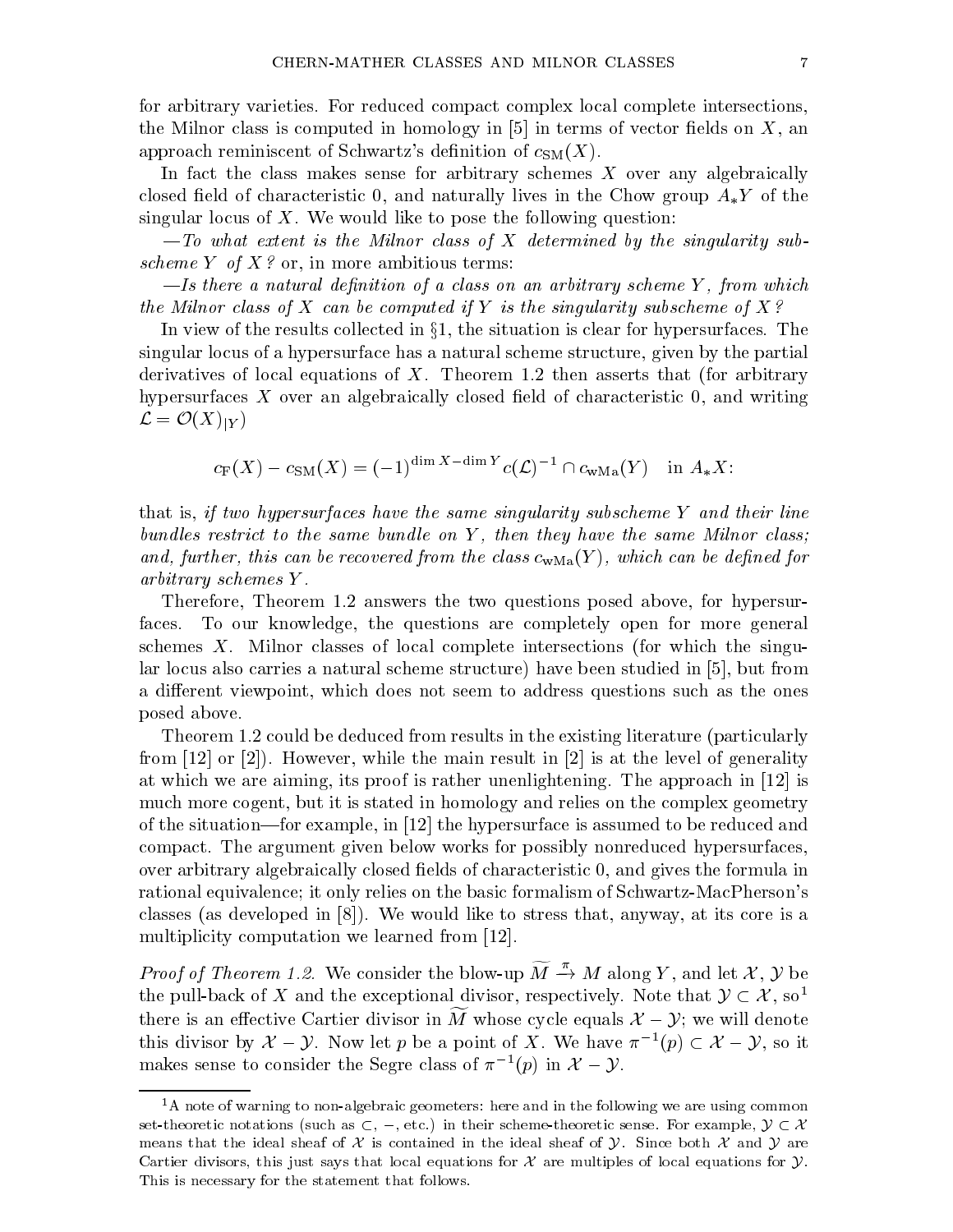Claim 2.1. Denoting degree by  $\int$ , ,

$$
\int \frac{s(\pi^{-1}(p), \mathcal{X} - \mathcal{Y})}{1 + \mathcal{X} - \mathcal{Y}} = 1.
$$

A preliminary result is in order before we prove this claim. We have

$$
\pi^{-1}(p) \hookrightarrow (\mathcal{X} - \mathcal{Y}) \hookrightarrow \widetilde{M} \quad ,
$$

where the second embedding is regular. We claim that

$$
s(\pi^{-1}(p), \mathcal{X} - \mathcal{Y}) = c(N_{\mathcal{X} - \mathcal{Y}}\widetilde{M}) \cap s(\pi^{-1}(p), \widetilde{M})
$$

Note that this is not automatic in this situation, cf. Example 4.2.8 in [7]. In our case, it will follow from the following lemma:

 $\mathcal{L}$ positive and has no components in common with E. Then  $s(E,D) = c(N_D V) \cap$  $s(E, V)$ .

Proof of the lemma. By the hypothesis and Lemma 4.2 in [7],

$$
s(E, D) = s(E, E) + s(E \cap (D - E), D - E) = [E] + \frac{E \cdot (D - E)}{1 + E}
$$
  
= 
$$
\frac{([E] + E \cdot E) + E \cdot (D - E)}{1 + E} = (1 + D) \cap \frac{[E]}{1 + E}
$$
  
= 
$$
c(N_D V) \cap s(E, V) \quad \Box
$$

*Proof of Claim 2.1.* We apply Lemma 2.2 to the normalized blow-up V of  $\widetilde{M}$  along  $\pi$  (p), with  $E =$ the exceptional divisor, and  $D =$ the inverse image of  $\Lambda =$  $X^*$  is the set of  $Y$  interaction of  $Y$  and  $Y$  are  $Y$  is the set of  $Y$  and  $Y$  is  $Y$  . It is that the hypotheses are satisfied, we have to show that every component of  $E$ appears with the same multiplicity in  $E$  and  $D$ .

For this", let  $\gamma(t)$  be a germ of a nonsingular curve centered at the general point  $\gamma(t)$ of a component of E, let  $\tilde{\gamma}(t)$  be the composition to M, and let F be a local equation for X at p; also, choose local parameters  $x_1, \ldots, x_n$  for M at p. The ideal of E is the pull-back of  $(x_1,\ldots,x_n)$  to V, so the multiplicity  $m_E$  of the component in E equals the order of vanishing of the pull-back  $x_i(t) = \tilde{\gamma}^* x_i$  of a generic local parameter. The multiplicity  $m_D$  in D equals  $m_X - m_Y$ , where  $m_X$ ,  $m_Y$  are respectively the multiplicities in the pull-backs of  $\mathcal{X}, \mathcal{Y}.$ 

Now  $m<sub>X</sub>$  is the order of vanishing of

$$
\tilde{\gamma}^*F = F(x_1(t), \ldots, x_n(t)) \quad ,
$$

while  $m_{\mathcal{V}}$  is the order of vanishing of the pull-back of

$$
\left(F, \frac{\partial F}{\partial x_1}, \ldots, \frac{\partial F}{\partial x_n}\right) ,
$$

<sup>&</sup>lt;sup>2</sup>This computation is essentially lifted from an analogous computation in the proof of Proposition 2.2 in [12].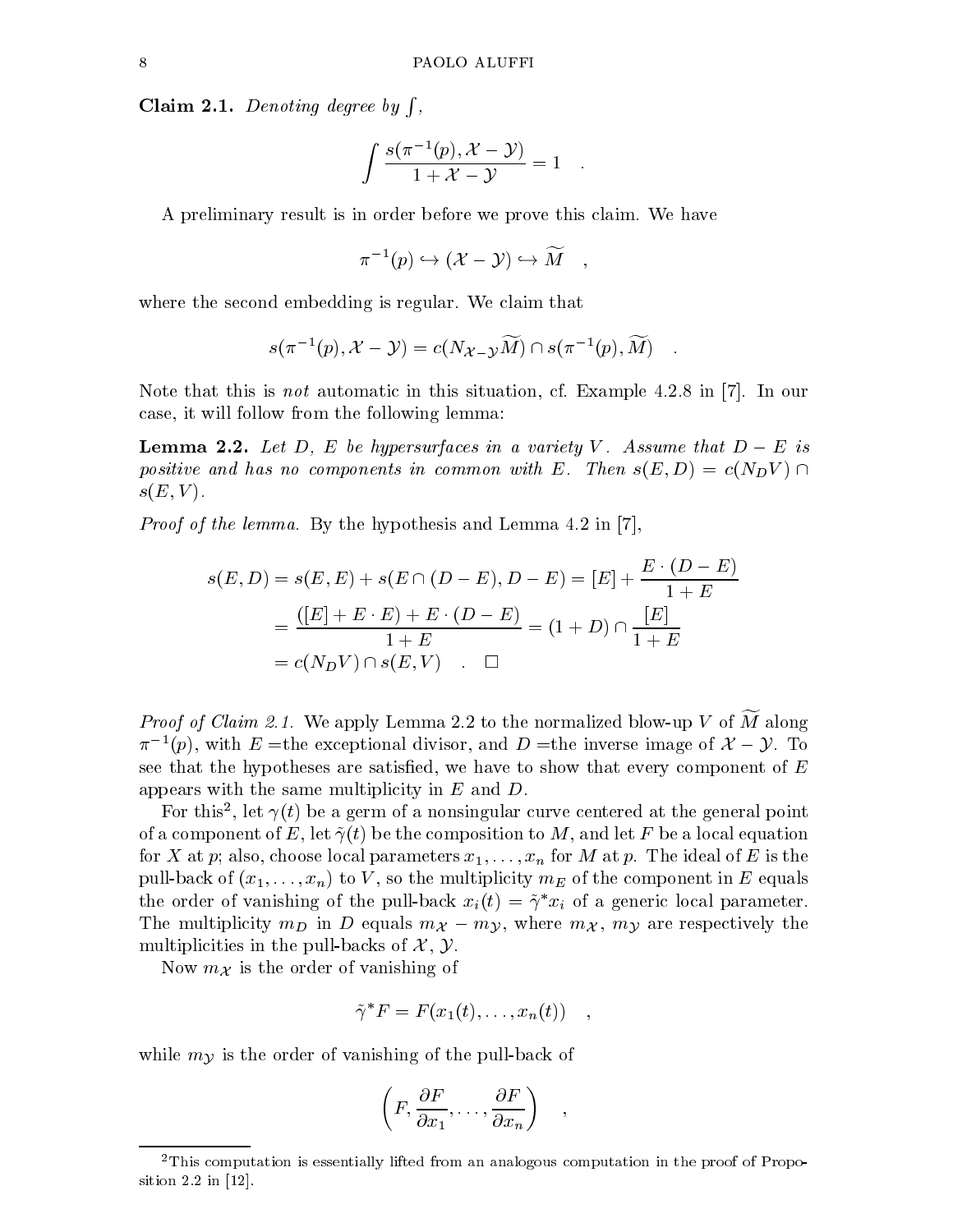that is, the order of vanishing of  $\gamma \cdot \frac{1}{\partial x_i}$  for a generic local parameter  $x_i$ . Now taking the derivative with respect to  $t$  gives (by the chain rule!)

$$
m_{\mathcal{X}}-1=m_{\mathcal{Y}}+m_E-1\quad ,
$$

from which the desired equality  $m_E = m_D$  follows.

Applying Lemma 2.2, we get

$$
s(E, D) = (1 + \mathcal{X} - \mathcal{Y}) \cap s(E, V) ,
$$

hence

$$
s(\pi^{-1}(p), \mathcal{X} - \mathcal{Y}) = (1 + \mathcal{X} - \mathcal{Y}) \cap s(\pi^{-1}(p), M)
$$

by the birational invariance of Segre classes ([7], Proposition 4.2). From this,

$$
\pi_* \frac{s(\pi^{-1}, \mathcal{X} - \mathcal{Y})}{1 + \mathcal{X} - \mathcal{Y}} = s(p, M) = [p] \quad ,
$$

again by the birational invariance of Segre classes, and the claim follows by taking degrees.  $\square$ 

We are finally ready to prove Theorem 1.2. Identify  $\mathcal Y$  with the projective normal cone of Y in M, let  $\mathcal{Y}_i$  be the reduced components of  $\mathcal{Y}_i$ , and let  $Y_i$  be their support in  $Y$ . Then and the state of the state of the state of the state of the state of the state of the state of the state of the

$$
\left\{ \begin{aligned} \mathcal{X} &= \widetilde{X} + \sum n_i \mathcal{Y}_i \\ \mathcal{Y} &= \sum m_i \mathcal{Y}_i \end{aligned} \right.
$$

for suitable  $m_i$ ,  $n_i$ . By Claim 2.1,

$$
1 = \int \frac{s(\pi^{-1}(p), \mathcal{X} - \mathcal{Y})}{1 + \mathcal{X} - \mathcal{Y}}
$$
  
= 
$$
\int \frac{s(\pi^{-1}(p) \cap \widetilde{X}, \widetilde{X}) + \sum (n_i - m_i)s(\pi^{-1}(p) \cap \mathcal{Y}_i, \mathcal{Y}_i)}{1 + \mathcal{X} - \mathcal{Y}}
$$

by Lemma 4.2 in [7]

$$
= \mathop{\mathrm{Eu}}\nolimits_X(p) + \sum_{i} (n_i - m_i)(-1)^{\dim M + 1 - \dim Y_i} \mathop{\mathrm{Eu}}\nolimits_{Y_i}(p)
$$

using the formula for Euler obstructions due to Gonzalez-Sprinberg and Verdier, as computed in [8], Lemma 2 (as pointed out in [2], x1.3 and in [12], x3, the divisor  $\mathcal{X}-\mathcal{Y}$  can be embedded in  $\mathbb{P}(T^*M)$ , and  $1+\mathcal{X}-\mathcal{Y}$  is then the restriction of the class of the tautological bundle in  $\mathbb{P}(T^*M)$ . Now, every relation between constructible functions yields a relation for characteristic classes. Here, this gives (using the formula for Mather's classes in [8], Lemma 1, going back to Claude Sabbah):

$$
c_{\rm SM}(X) = c_{\rm Ma}(X) + \sum (n_i - m_i)(-1)^{\dim M + 1 - \dim Y_i} c_{\rm Ma}(Y_i)
$$
  
=  $c(TM) \cap \pi_* \left( \frac{[\tilde{X}]}{1 + \mathcal{X} - \mathcal{Y}} + \sum (n_i - m_i) \frac{[\mathcal{Y}_i]}{1 + \mathcal{X} - \mathcal{Y}} \right)$   
=  $c(TM) \cap \pi_* \left( \frac{[\mathcal{X}]}{1 + \mathcal{X}} - \frac{1}{1 + \mathcal{X}} \sum m_i \frac{[\mathcal{Y}_i]}{1 + \mathcal{X} - \mathcal{Y}} \right)$   
=  $c_{\rm F}(X) + c(\mathcal{L})^{-1} \cap \sum m_i(-1)^{\dim M - \dim Y_i} c_{\rm Ma}(Y_i)$   
=  $c_{\rm F}(X) + (-1)^{\dim M - \dim Y} c(\mathcal{L})^{-1} \cap c_{\rm wMa}(Y)$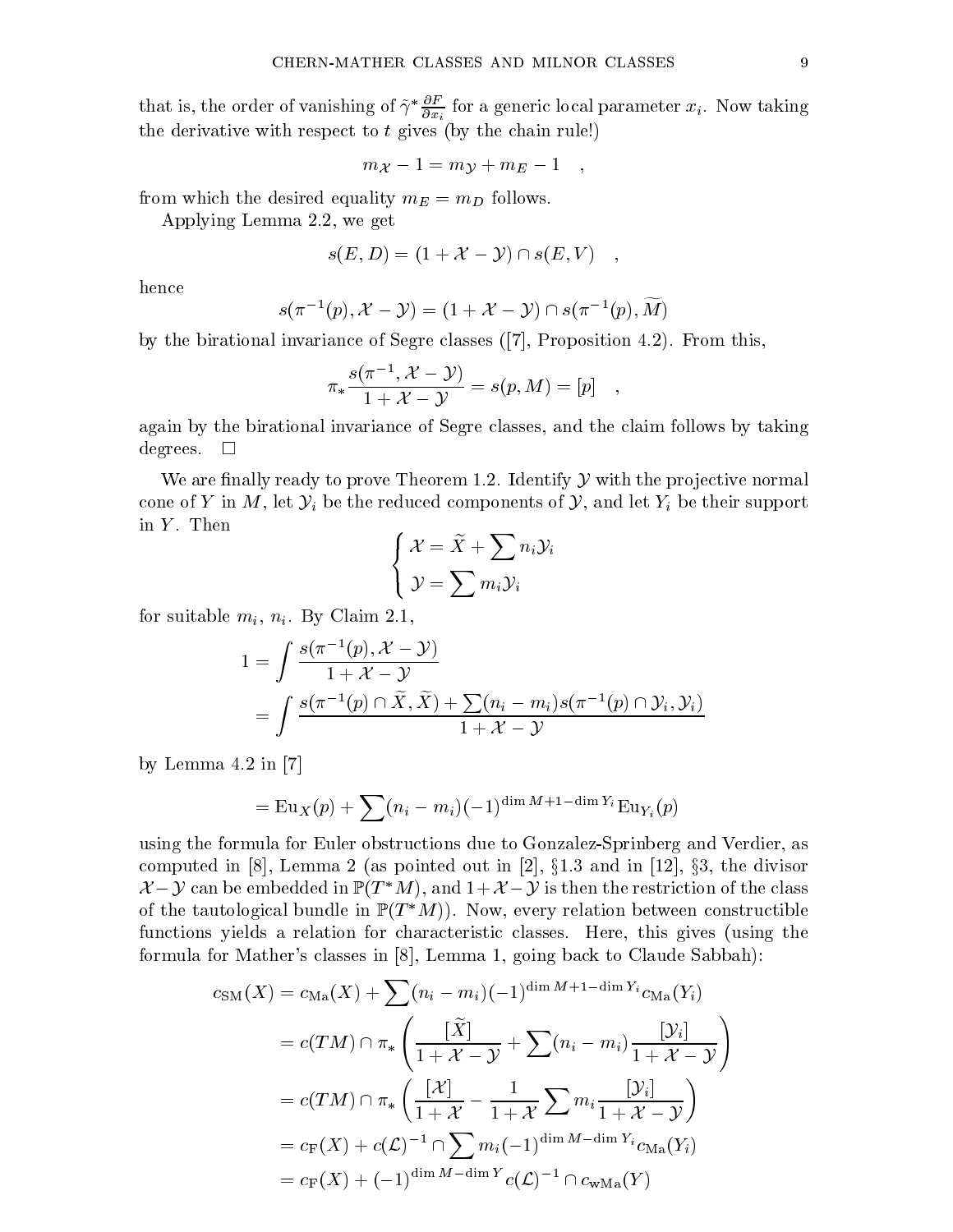which is the desired formula.  $\overline{\phantom{a}}$ 

As observed in the proof,  $\lambda - y$  can be naturally embedded in  $\mathbb{F}(T, M)$ . The sponding to the characteristic function  $1_X$  of X in M).

The other statements in  $\S1$  now follow easily, either by comparing the expression for  $c_{SM}$  with the expressions in [2] and [12], or by direct manipulations that can be extracted from those sources. The argument given here re-proves Theorem I.3 in  $\blacksquare$  in [2], and for example,  $\blacksquare$  in [2] shows how to go directly from to go directly from to go directly from to go directly from the show to go directly from the show to go directly from the show to go directly fro this form of the result to expressions in terms of Segre classes or  $\mu$ -classes (thus proving Proposition 1.3, Corollary 1.4).

The details are left to the reader. Theorem 1.5 is our reading of Theorem 2.3 (iii) from [12]. The blow-up formula of Proposition 1.6 follows from Proposition IV.2 in [2].

#### x3. Examples and applications.

Normal cones behave well with respect to proper finite maps and with respect to flat maps, cf. Proposition 4.2 in [7]. For example, assume that Y is irreducible, and  $\widetilde{M} \stackrel{\pi}{\rightarrow} M$  is a surjective birational map on the ambient space. Then there is an induced surjective map from the cone of  $\pi^{-1}Y$  to the cone of Y. This can be used to obtain the data  $\{(Y_i, m_i)\}\$  of §1, for example by suitably blowing up an ambient space; this can lead to direct computations of weighted Chern-Mather classes.

**Example 3.1.** Suppose Y consists of a curve C, with an embedded multiple planar point at a point p. More precisely, assume C, Y have local ideals respectively  $\mathcal{I}_C$ .  $\mathcal{I}_{C} \cdot (x,y)^{m}, \, m \geq 1, \, \text{near $p$ in a nonsingular ambient surface $S$ with local parameters}$ x, y. Also, assume that C has multiplicity  $r$  at  $p$ . Then

$$
c_{\text{wMa}}(Y) = c_{\text{Ma}}(C) - (m+r)[p] .
$$

Indeed, blow-up S at p; the total transform of Y consists of the proper transform of C, and of  $(m + r)$  times the exceptional divisor. Therefore, the normal cone of Y contains a component with multiplicity  $m + r$  over p. (But note there is no such component if  $m = 0$ .

For example, take  $Y$  to be the union of two lines  $\ell_1, \, \ell_2$  in F , with an embedded planar point at the intersection  $p = \ell_1 \cap \ell_2$ ; then  $c_{\text{wMa}}(Y) = [\ell_1]+[\ell_2]+[p]$ . If the embedded point is on one of the lines, but not at p, then  $c_{\text{wMa}}(Y)=[\ell_1]+[\ell_2]+2[p]$ . If each line comes with multiplicity r, and the embedded point is at  $p$ , then the class is

$$
rc_{\text{Ma}}(\ell_1) + rc_{\text{Ma}}(\ell_2) - (1+2r)[p] = r[\ell_1] + r[\ell_2] + (2r-1)[p] \quad .
$$

Example 3.2. Example 3.1 can be easily generalized to the situation in which Y is a subscheme of a given ambient space M, and the residual to a Cartier divisor D in Y is a known scheme Y'. Then  $c_{\text{wMa}}(Y)$  can be written in terms of  $c_{\text{Ma}}(D)$ ,  $c<sub>wMa</sub>(Y')$ , and the multiplicity of D along the distinguished components of Y'; details are left to the reader. A very different expression can be obtained if  $Y'$  is the singularity subscheme of a hypersurface X in  $M$ , and D is the r-th multiple of X (r 0).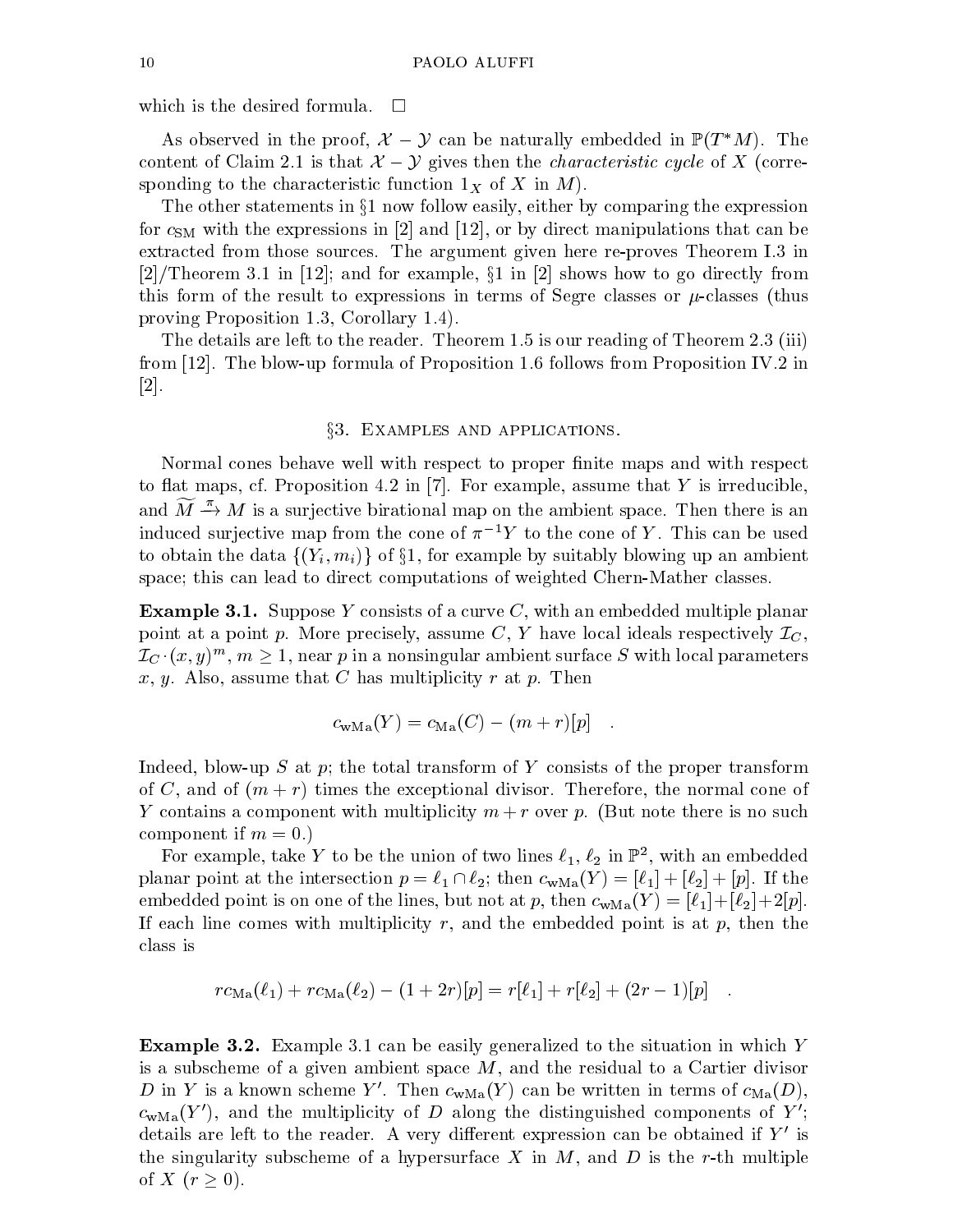Claim 3.1. Let <sup>L</sup> <sup>=</sup> <sup>O</sup>(X)jY <sup>0</sup> . Then

$$
c_{\text{wMa}}(Y) = r c_{\text{F}}(X) + (-1)^{\dim X - \dim Y'} \frac{c(\mathcal{L}^{\otimes (r+1)})}{c(\mathcal{L})} \cap c_{\text{wMa}}(Y')
$$

The proof is an easy application of the results in  $\S1$ , and is also left to the reader.

To contrast the two approaches, take again the example of the union of two lines  $\ell_1, \, \ell_2$  in FF, each coming with multiplicity  $r,$  with an embedded planar point at the intersection. Since the planar point is the singularity subscheme of the union of two (simple) lines, Claim 3.1 computes the weighted Chern-Mather class of this scheme as

$$
r c_{\mathcal{F}}(X) + (-1)^{\dim X - \dim Y'} \frac{c(\mathcal{L}^{\otimes (r+1)})}{c(\mathcal{L})} \cap c_{\mathbf{wMa}}(Y') = r \frac{c(T\mathbb{P}^2)}{c(\mathcal{O}_{\mathbb{P}^2}(2))} \cap ([\ell_1] + [\ell_2]) - [p]
$$
  
=  $r([\ell_1] + [p]) + r([\ell_2] + [p]) - [p]$ 

with the same result as before, but by a very different route.

It would be useful to have formulas such as Claim 3.1, but with less stringent hypotheses on X.

**Example 3.3.** If  $X = X_1 \cup \cdots \cup X_r$  is a divisor with normal crossings, with all  $X_i$ supported on nonsingular hypersurfaces  $(X_i)_{\text{red}}$ , and Y is its singularity subscheme, then

$$
c_{\text{wMa}}(Y) = \pm c(TM) \cap \left(1 - \frac{1 + [X]}{(1 + (X_1)_{\text{red}}) \cdots (1 + (X_r)_{\text{red}})}\right) \cap [M] ,
$$

taking the sign  $+$ , resp.  $-$  according to whether X is reduced or not. The expression is interpreted by expanding it, which leaves a class naturally supported on  $Y$ ; it follows from Proposition 1.3 and [2],  $\S 2.2$  (Lemma II.2 in [2] computes the Segre class if X is reduced, and the computation in the proof of Lemma II.1 is used to cover the non-reduced case).

Example 3.4. What do we learn about hypersurfaces by studying their Milnor classes?

As shown in  $|1|$ , the  $\mu$ -class of a hypersurface X packs a good amount of information about  $X$ : for example, the multiplicity of  $X$  as a point of the discriminant of a linear system and the dimension of this discriminant can be recovered very easily from the  $\mu$ -class (hence from the Milnor class). In the classical language, the  $\mu$ -classes of hyperplane sections of an embedded nonsingular projective variety M give a localized analog of the ranks of  $M$ , and provide a natural tool to study pro jective duality.

In a different direction, the good behavior of the  $\mu$ -class can be used to put restrictions on the possible singularities of a hypersurface in a given ambient space. Several examples of this phenomenon are illustrated in  $[1]$ ,  $\S 3$ , where the main tool was the observation that if the singularity subscheme Y of a hypersurface X is nonsingular, then

$$
\mu_{\mathcal{L}}(Y) = c(T^*Y \otimes \mathcal{L}) \cap [Y] \quad .
$$

Now, Corollary 1.4 from  $\S1$ :

$$
\mu_{\mathcal{L}}(Y) = (-1)^{\dim Y} c_{\text{wMa}}(Y)_{\vee \mathcal{L}}
$$

is a substantial upgrade of this formula, and this allows us to extend some of those results.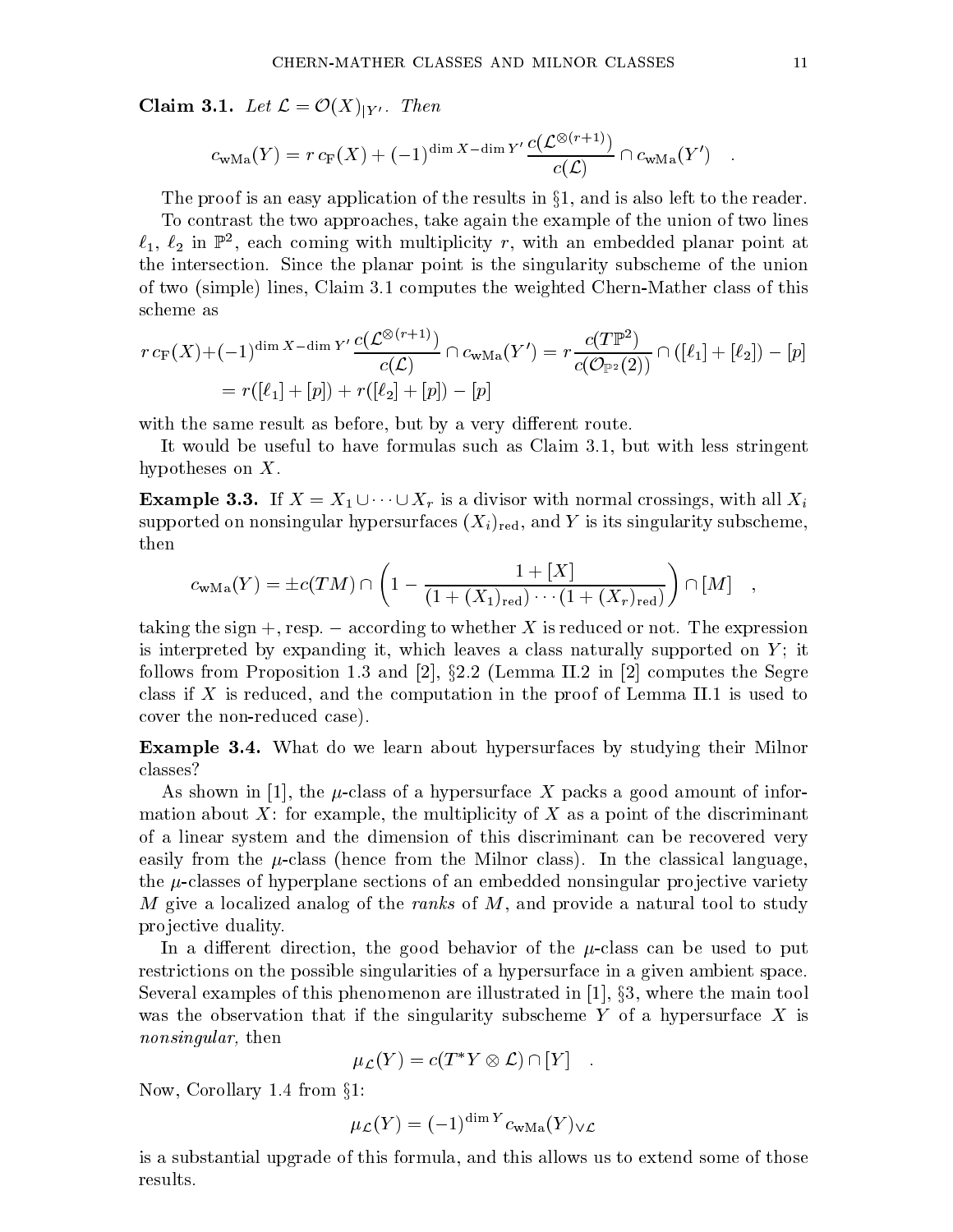**Claim 3.2.** If two smooth hypersurfaces of degree  $d_1$ ,  $d_2$  in projective space are tangent along a positive dimensional set, then  $d_1 = d_2$ .

More generally, if two smooth hypersurfaces  $M_1$ ,  $M_2$  of a variety V are tangent along an irreducible (for simplicity) set Z, and dim  $Z > 0$ , then we claim that

$$
r\,M_1\cdot [Z]=r\,M_2\cdot [Z]\quad ,
$$

where r is the order of tangency of  $M_1$  and  $M_2$  (for example,  $r = 1$  if  $M_1, M_2$  have simple contact). This is essentially Proposition IV.7 in  $[2]$ , with all hypotheses on the contact locus (except the positive dimensionality) removed. The stronger statement given above follows from the results in x1. Indeed, in the situation of the statement, let  $X = M_1 \cap M_2$ ; then X is a hypersurface in two distinct ways: in the column  $\alpha$  is a contract to L2  $\alpha$  in  $\alpha$  in  $\alpha$  in  $\alpha$  in  $\alpha$  in  $\alpha$  in  $\alpha$  in  $\alpha$  in  $\alpha$  in  $\alpha$  in  $\alpha$  in  $\alpha$  in  $\alpha$  in  $\alpha$  in  $\alpha$  in  $\alpha$  in  $\alpha$  in  $\alpha$  in  $\alpha$  in  $\alpha$  in  $\alpha$  in  $\alpha$  in  $\alpha$  i The contact locus is  $Y = \text{Sing } X$  (with the scheme structure specified in §1), and  $[Y] = r[Z]$ . By Theorem 1.2

$$
c(\mathcal{L}_2)^{-1} \cap c_{\text{wMa}}(Y) = c(\mathcal{L}_1)^{-1} \cap c_{\text{wMa}}(Y) \quad ,
$$

implying

$$
c_1(\mathcal{L}_1) \cap [Y] = c_1(\mathcal{L}_2) \cap [Y] \quad ,
$$

which is the statement.

**Example 3.5.** We say that a hypersurface X of a nonsingular variety  $M$  is (analytically) 'homogeneous at  $p'$  if the equation of X is homogeneous for some choice of system of parameters in the completion of the local ring for  $M$  at  $p$ . We are going to consider degree- $a$  hypersurfaces  $A$  in  $\mathbb{P}^n$ , whose singular scheme  $Y$  has a connected component supported on a nonsingular curve C of genus g and degree  $r$ ; we assume that Y has the reduced structure at all but finitely many points  $q_1, \ldots, q_s$ , and that X is homogeneous at each of the  $q_i$ . In particular, X has multiplicity 2 at all other points of C; we let  $m_i$  be the multiplicity of X at  $q_i$ .

How constrained is this situation? Examples  $3.4-3.6$  in [1] deal with the case in which the singular scheme is reduced, that is, there are no points  $'q_i'$  as above. This situation is then very rigid: for example, one sees that only quadrics can have singular scheme equal to a line, and no hypersurface in projective space can have singular scheme equal to a twisted cubic (cf. p. 347 in [1]).

The natural expectation would be that letting the singular scheme be nonreduced should allow many more examples. For instance, cones over nodal plane curves give examples of hypersurfaces in  $\mathbb{P}^3$  of arbitrary degree  $\geq 2$  and singular scheme generically reduced, but with an embedded homogeneous point (at the vertex). However, the results in this paper show that the situation is still quite rigid:

Claim 3.3. Under the hypotheses detailed above, (n 1) must divide 4(g <sup>+</sup> <sup>r</sup> 1). In fact, necessarily

$$
(n-1)\left((d-2)r - \sum(m_i-2)\right) = 4(g+r-1) .
$$

For example, twisted cubics can support singularity subschemes as above only in dimensions  $n = 3, 5, 9$ , regardless of the number of embedded points allowed on them. (We do not know if such examples do exist.) The only situation in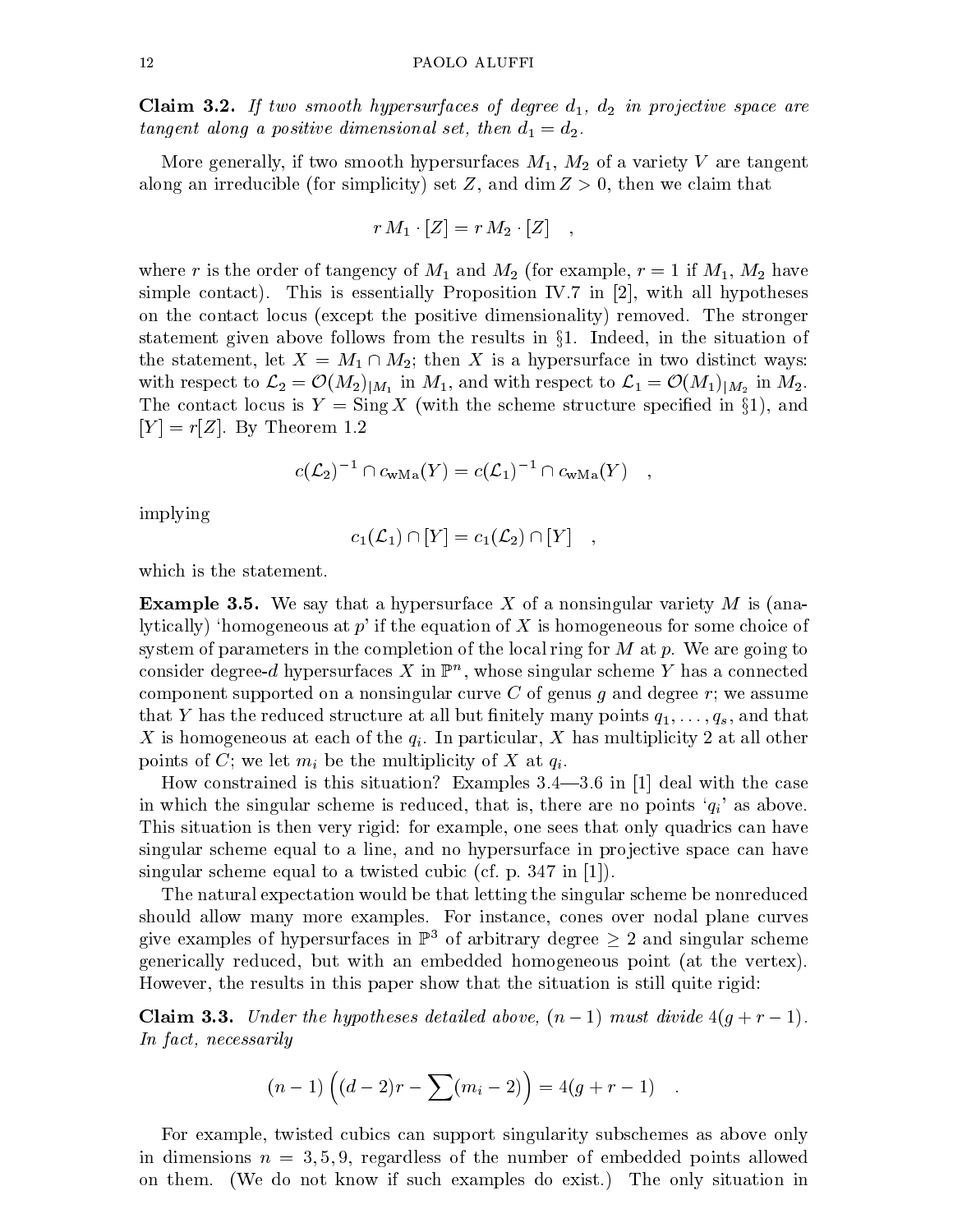unconstrained dimension is for  $g + r - 1 = 0$ , that is,  $g = 0$  and  $r = 1$ : lines are the only nonsingular curves in pro jective space which may support a generically reduced singularity subscheme in all dimensions (under the local homogeneity assumption). Further, if Y is supported on a line and only has *one* embedded homogeneous point. then the formula implies that the multiplicity of X at this point is d; therefore, X is necessarily a cone in this case.

For  $\sum (m_i - 2) = 0$ , the formula in Claim 3.3 recovers the formula at p. 347 of [1] (that is, the reduced case). For  $n = 2$ , the hypotheses imply that X is a plane curve consisting of a double component component component curve of degree  $\alpha$  residual curve of degree (d  $2$ r); the formula then follows from the genus formula and Bezout's theorem. In higher dimensions, the following argument is the only proof we know.

*Proof of the claim.* We compute directly the weighted Chern-Mather class of Y and the Segre class  $s(Y, \mathbb{F}^n)$ . Proposition 1.3 gives a relation between these two classes, and the formula follows by taking degrees.

Explicitly, blow-up  $\mathbb{P}^n$  at the 'special' points  $q_1,\ldots,q_s$ , and then along the proper transform of the curve C. The homogeneity hypothesis implies that the (scheme-theoretic) inverse image of Y in the top blow-up is a Cartier divisor, with a component of multiplicity 1 dominating  $C$ , and s components with multiplicity  $(m_1-1),\ldots,(m_s-1)$  dominating the  $q_i$ 's. The Segre class of Y in  $\mathbb{P}^n$  is then computed by using the birational invariance of Segre classes, and we get

$$
i_*s(Y,\mathbb{P}^n) = r[\mathbb{P}^1] + \left(s(n-1) + 2 - 2g - r(n+1) + \sum_i ((m_i - 1)^n - n(m_i - 1))\right)[\mathbb{P}^0]
$$

(where  $i : I \rightarrow \mathbb{F}$  is the inclusion).

On the other hand, the component dominating  $q_i$  maps to a corresponding component of the projective normal cone to Y in F<sup>n</sup>; computing differentials, we see that this map has degree  $(m_i - 1)^{n-1} - 1$ . This allows us to compute the weighted Chern-Mather class of  $Y$ :

$$
c_{\text{wMa}}(Y) = c_{\text{Ma}}(C) - \sum_{i} ((m_i - 1)^{n-1} - 1) (m_i - 1) c_{\text{Ma}}(q_i) ,
$$

from which

$$
i_*c_{\text{wMa}}(Y) = r[\mathbb{P}^1] + \left(2 - 2g - \sum_i ((m_i - 1)^n - (m_i - 1))\right)[\mathbb{P}^0] .
$$

Now let  $n$  denote the hyperplane class in  $\mathbb F$  . The expression for the Segre class gives

$$
i_*c(T^*\mathbb{P}^n \otimes \mathcal{O}(d)) \cap s(Y, \mathbb{P}^n) = i_* \frac{(1 + (d-1)h)^{n+1}}{1 + dh} \cap s(Y, \mathbb{P}^n)
$$
  
=  $r[\mathbb{P}^1] + \left( (s + rd - 2r)(n-1) + 2 - 2g - 4r + rd + \sum_i ((m_i - 1)^n - n(m_i - 1)) \right) [\mathbb{P}^0]$ 

and therefore

$$
i_{*}(-1)^{\dim Y} (c(T^{*}M \otimes \mathcal{L}) \cap s(Y, M))_{\vee \mathcal{L}} = r[\mathbb{P}^{1}]
$$
  
+ 
$$
\left( (2r - dr - s)(n - 1) - 2 + 2g + 4r - \sum_{i} ((m_{i} - 1)^{n} - n(m_{i} - 1)) \right) [\mathbb{P}^{0}].
$$

By Proposition 1.3, this class must equal  $i_*c_{\text{wMa}}(Y)$ . Equating the two expressions gives the formula in the statement.  $\Box$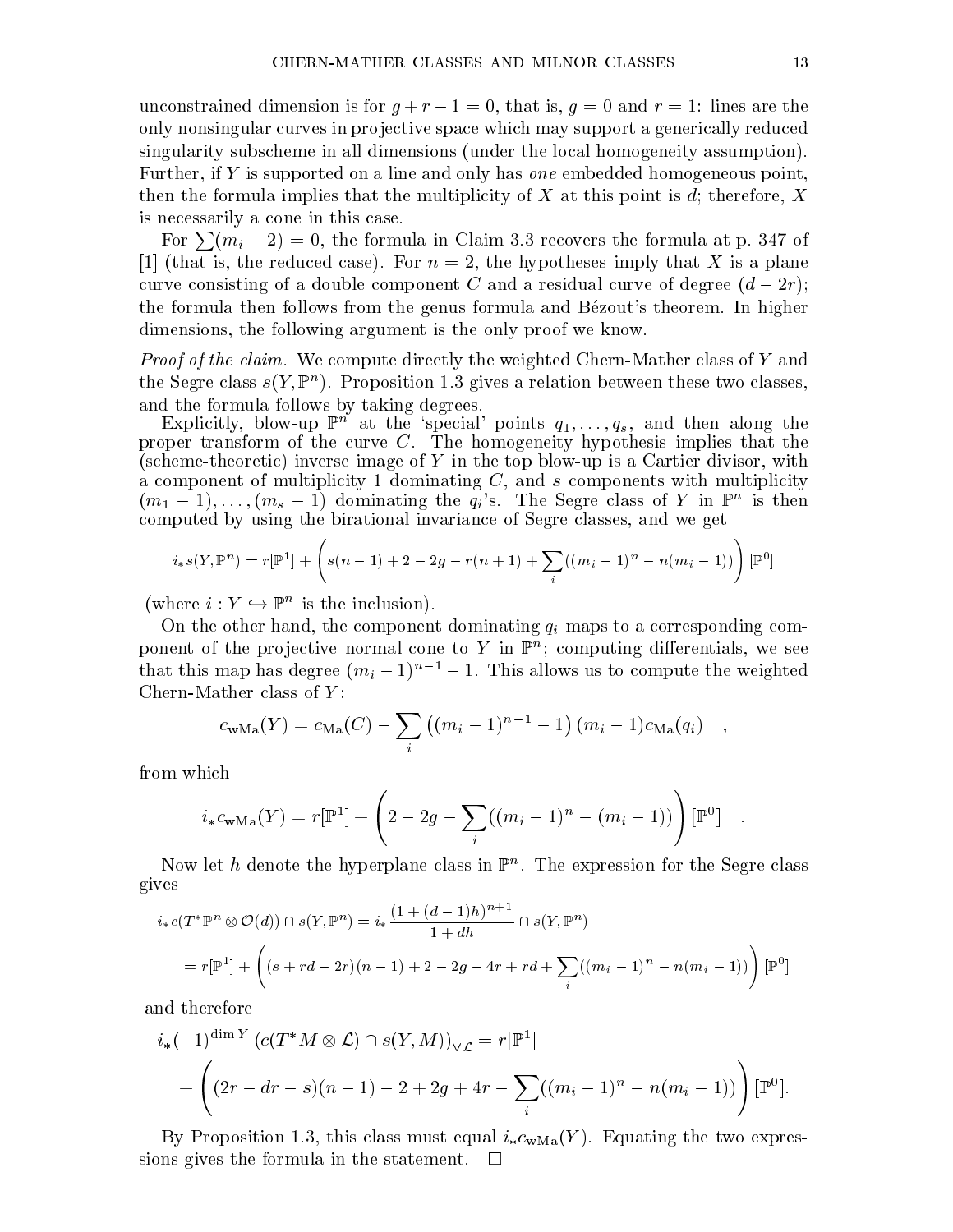Example 3.6. Finally, we give an example of the use of weighted Chern-Mather classes in the computation of the multiplicities of components of a normal cone. Such multiplicities are important for enumerative applications, and it would be very useful to develop tools to compute them. For singularity subschemes of hypersurfaces, the connection between weighted Chern-Mather classes and Milnor classes often lets us recover these multiplicities from computations of MacPherson's classes and local Euler obstructions. It would be interesting to extend such techniques to more general schemes.

Let D be the hypersurface of  $\mathbb{P}^9$  parametrizing *singular* plane cubics, and let Y be its singularity subscheme. The following picture represents the natural stratication of  $D$  (with arrows denoting specialization):



The scheme Y is supported on the union of the closures  $\overline{C}$ ,  $\overline{G}$  of the loci parametrizing cuspidal cubics and binodal cubics. What are the multiplicities of the components of the normal cone of Y in  $\mathbb{P}^9$ ? The point here is that we can compute  $c<sub>wMa</sub>(Y)$  without knowing these multiplicities:

**Claim 5.4.** Denote by *t* the inclusion of Y in F  $\cdot$  1 hen

$$
i_*c_{\text{wMa}}(Y)=69[\mathbb{P}^7]+120[\mathbb{P}^6]+210[\mathbb{P}^5]+252[\mathbb{P}^4]+210[\mathbb{P}^3]+120[\mathbb{P}^2]+45[\mathbb{P}^1]+10[\mathbb{P}^0].
$$

*Proof.* This follows from Theorem 1.2 and the computations of characteristic classes for D in §4 of [4].  $\Box$ 

Now the task is to find the coefficients expressing the weighted Chern-Mather class of Y as a combination of the Chern-Mather classes of the loci  $C, G$ , etc. We first find the constructible function  $\nu$  corresponding to  $c_{\text{wMa}}(Y)$  under MacPherson's transformation. For this, we use the result of the computation from [4] of Chern-Schwartz-MacPherson's classes of the strata of D. Writing  $c_{\text{wMa}}(Y)$  =  $c_{\text{SM}}(\nu) = \nu(C) \cdot c_{\text{SM}}(1_C) + \nu(G) \cdot c_{\text{SM}}(1_G) + \dots$  and solving the resulting system of linear equations, we find

$$
\nu(C) = 2; \ \nu(G) = 1; \ \nu(P) = 0; \ \nu(T) = 1; \ \nu(S) = 3; \ \nu(X) = 1; \ \nu(I) = 1.
$$

(The paragraph preceding the statement of Theorem 1.5 gives a geometric interpretation of  $\mu = -\nu$ .) As pointed out in the discussion following Theorem 1.5, to find the multiplicities we now need to express this constructible function as a combination of local Euler obstructions of the strata. These are easy to compute in codimension one, and we proceed to the computation of the multiplicities for the components dominating the loci  $\overline{C}$ ,  $\overline{G}$ ,  $\overline{P}$ ,  $\overline{T}$ . For these loci, we only need to observe that  $\overline{C}$ ,  $\overline{G}$  are nonsingular along P, and  $\overline{G}$  has multiplicity 3 along T (these